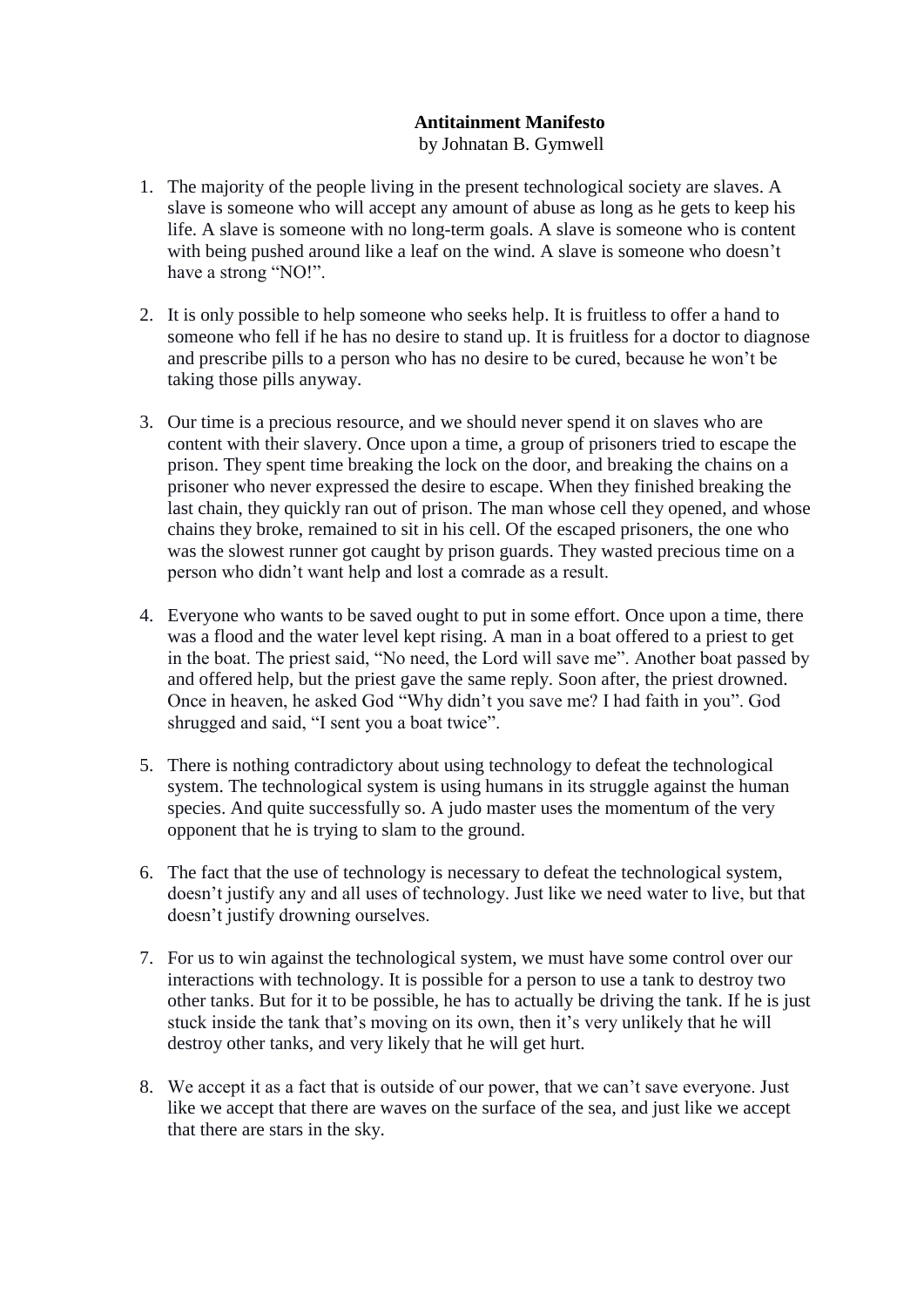- 9. We do not reject everyone who is unaware that the technological system itself, governed by the principle of efficiency is the problem. There are some people who aren't slaves, that believe that the problem is Freemasons, Jews, Jesuits, or some other shady minority. Some of these people can be won over by honest discourse. Many of them had very little if any exposure to bioconservative literature.
- 10. Since we aren't going to use awareness of the problem as the dividing line between people who are worth our time and people who aren't worth our time, another dividing line is needed.
- 11. As the technological system progresses further, it becomes less efficient for it to use a human being to perform a particular task. For example, the more advanced AI for driving cars becomes, the less efficient it is for the technological system to use humans to drive cars.
- 12. The number of humans on the planet has risen drastically between the 19th and 21st centuries, because it was efficient for governments and the technological system for it to rise. More people means more taxpayers, more engineers, etc.
- 13. We will soon reach a point where there are more humans than it is efficient for the technological system to use.
- 14. Some politicians might want to prevent the depopulation from occurring, but they will be unable to stop it, because governments are competing with each other for efficiency.
- 15. Mass entertainment is a tool for genocide. What I mean by this is that mass depopulation would be impossible if there wasn't mass entertainment to keep people's minds preoccupied. We already know what happened to horses when cars became more efficient. It doesn't take a genius to realize what will happen to humans when we become inefficient. It only takes a thinking person, and mass entertainment is the tool that the technological system uses to drastically reduce the amount of thinking.
- 16. The technological system is like a parasite devouring its host, and mass entertainment is like anesthesia used by the parasite to prevent the host from reacting to the pain.
- 17. For the human species to survive, some humans must get off the anesthesia. This might mean feeling more pain, but it also means having a chance to survive.
- 18. I hereby define "antitainment" as a conscious effort to minimize own consumption of mass entertainment. Antitainment might be difficult at first, but those who practice it will get better at it.
- 19. As the dividing line between people who are worth our time, and people who aren't, we shall use antitainment. People who practice antitainment are worth our time, and people who don't aren't.
- 20. Most of us need to work, and work should be done efficiently. Efficiently as in, increasing the amount of money earned, decreasing the amount of time spent, and